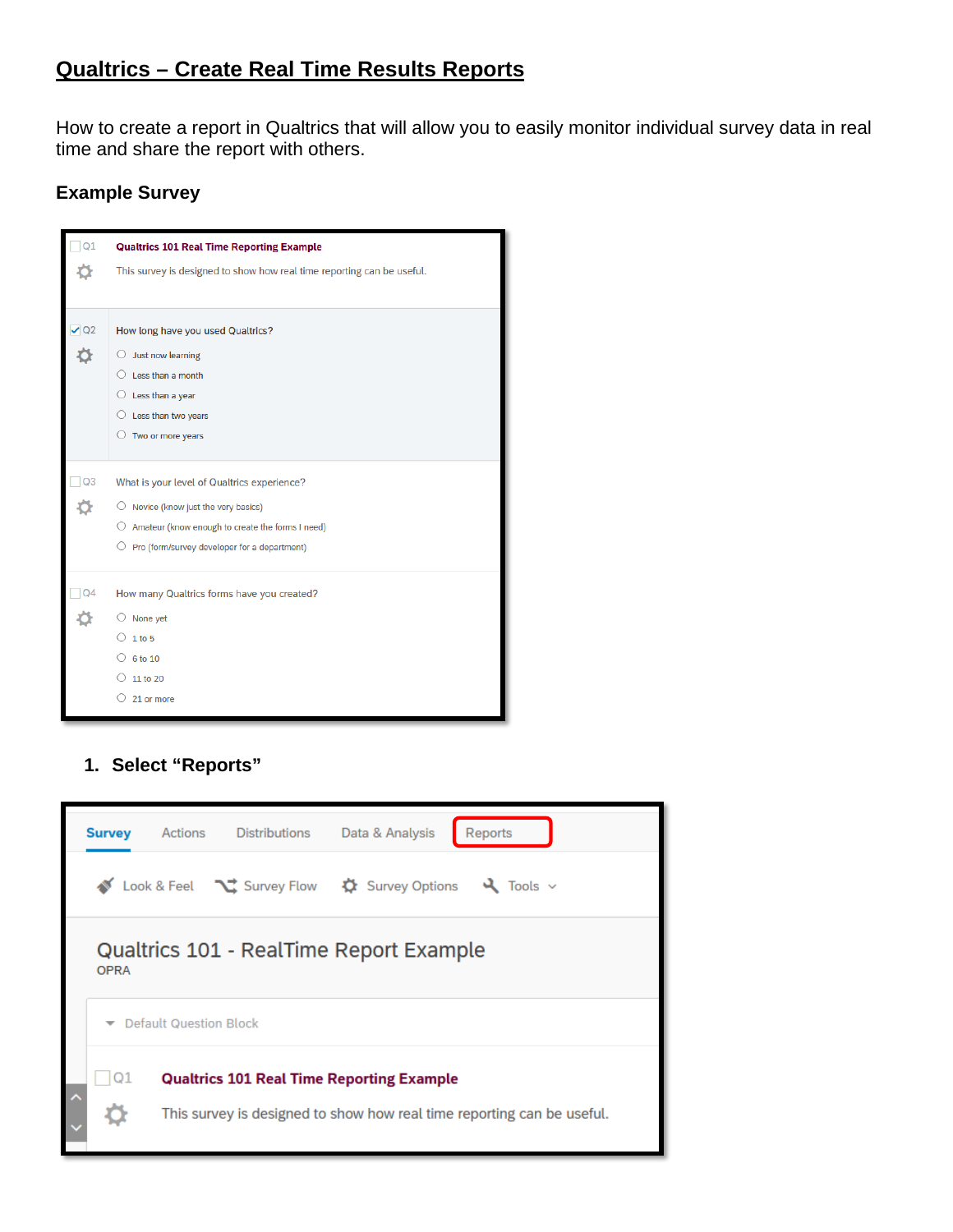- **2. A default Results report will be created (note: Results is in blue font)**
	- **Click on Reports instead of Results**

| Survey<br>Actions<br>doutions                        | <b>Reports</b><br>Data & Analysi       |
|------------------------------------------------------|----------------------------------------|
| <b>Results</b><br>Reports                            |                                        |
| Default Report v<br>Report:                          | Add Filter v                           |
| Add Report Breakout                                  | Q2 - How long have you used Qualtrics? |
| Q Search Questions                                   |                                        |
| + Create Custom Page                                 | $\pm$<br>Field                         |
| $=$ Q2 - How long have you used<br><b>Qualtrics?</b> | Just now learning<br>$\mathbf{1}$      |
| Q3 - What is your level of<br>Qualtrics experience?  | Less than a month<br>$\overline{2}$    |
|                                                      | Less than a year<br>3                  |
| Q4 - How many Qualtrics forms<br>have you created?   | Less than two years<br>4               |
|                                                      | 5<br>Two or more years                 |
|                                                      |                                        |
|                                                      |                                        |
|                                                      |                                        |
|                                                      |                                        |
|                                                      |                                        |

3. **Click on "Create Report", copy the report and give it a new name.** *Example "Real Time Reporting Example"*

| There are no reports for this project |
|---------------------------------------|
| <b>Create Report</b>                  |

**4. Name your Report and click Create Report**

| <b>New Report</b><br>Π<br><b>In</b> From Results Report<br>↑ Import from QRF | Report Name<br><b>Qualtrics Real Time Results</b><br>Size<br>Letter $(8.5" \times 11") \sim$<br>Orientation<br>Margins (inches)<br>٠<br>0.5<br>Advanced |
|------------------------------------------------------------------------------|---------------------------------------------------------------------------------------------------------------------------------------------------------|
|                                                                              | Create<br>Cancel                                                                                                                                        |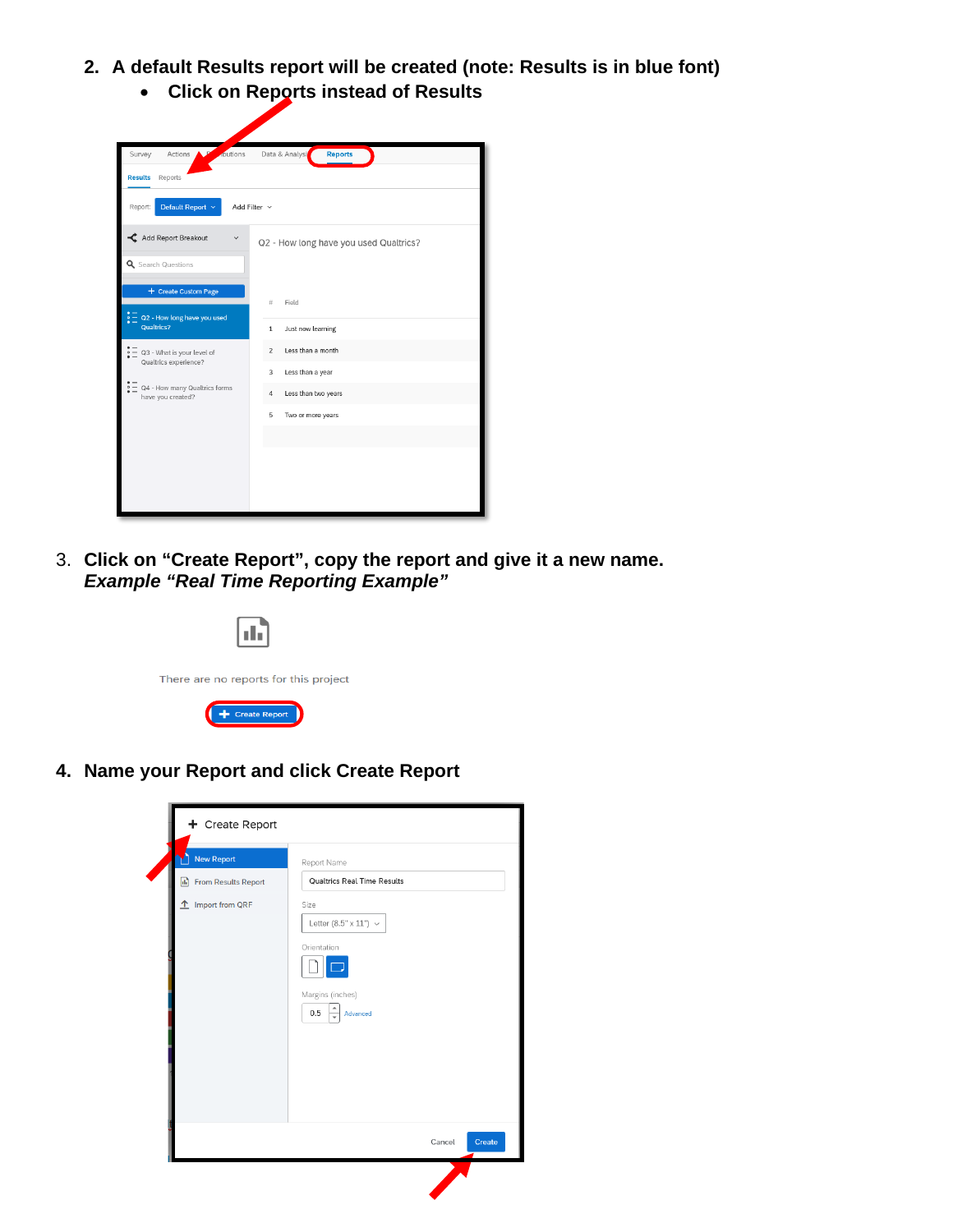**5. Click Insert – Questions then chose a question you would like displayed.**

| Insert<br><b>Survey Data</b><br><b>Questions</b>                          | Q Search                                                                                                                                                      |
|---------------------------------------------------------------------------|---------------------------------------------------------------------------------------------------------------------------------------------------------------|
| Survey Metadata<br><b>Embedded Data</b><br>Other Projects<br>All Projects | ×<br>" Q2 - How long have you used Qualtrics?<br>×<br>○ Q3 - What is your level of Qualtrics experience?<br>○ Q4 - How many Qualtrics forms have you created? |
| $A$ Text<br><b>图</b> Image<br><b>Blank Space</b><br>- Divider             | s                                                                                                                                                             |
| <b>Ill</b> Visualization<br>Page Break Ctrl+Enter                         | >                                                                                                                                                             |

### **6. Example Default Results Chart**



**7. Add totals to the bars (click Show Data Values), change to a horizontal bar chart, and edit the colors of the bars by using the menu on the right.**



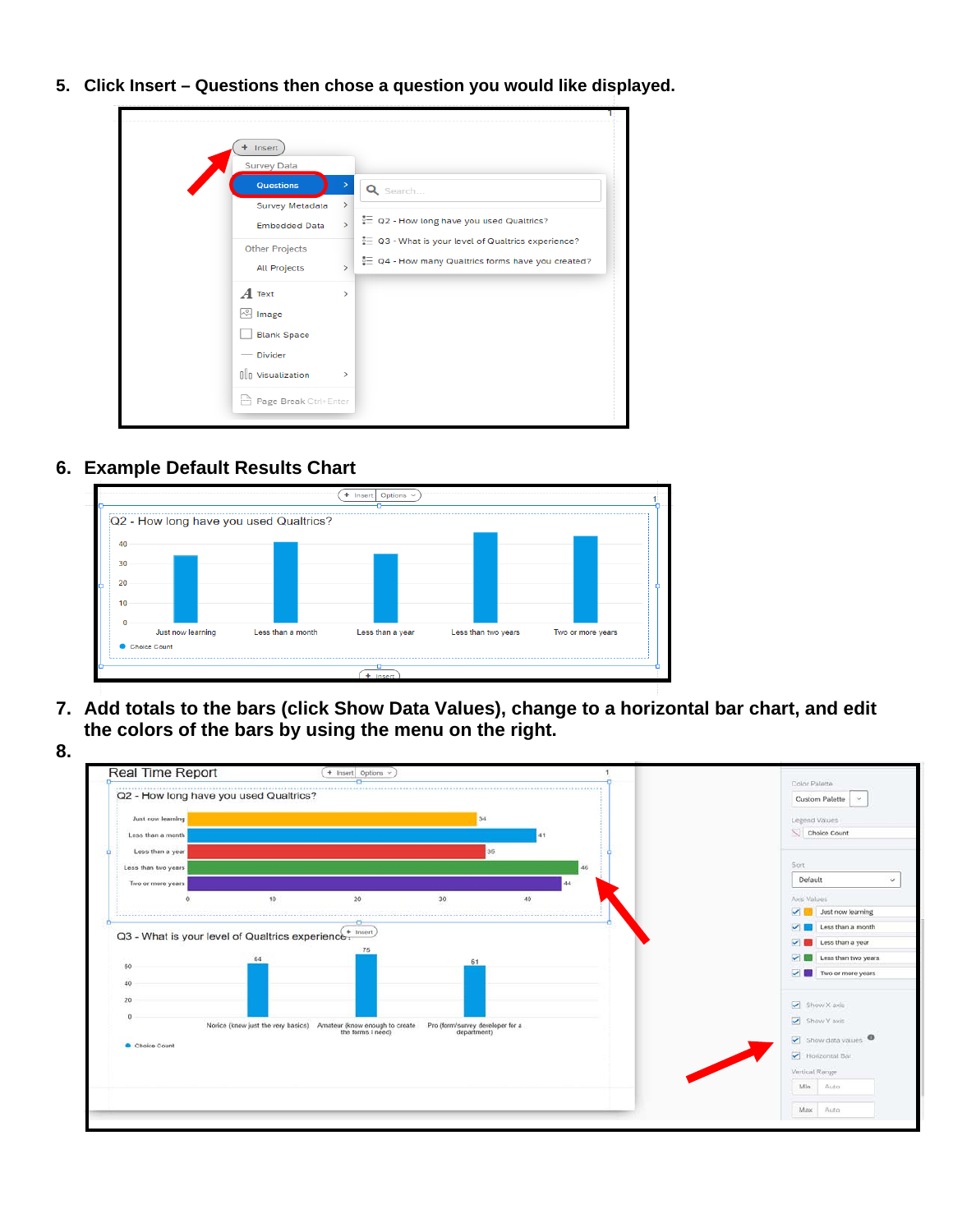#### **9. Sharing the report**

There are several options for sharing the report.

**8a.** Create a link that allows you/others to view the report in real time, click on "Manage Public Report" - that will give you a link you can share with others. The link will take them to the report, and they will have to option to download the report as a PDF as well.

- Click on Share
- Manage Public Report
- Click Copy to create a link you can share with others so they can access the report at any time.





#### **Click here for a live report example**

[https://usisurvey.az1.qualtrics.com/reports/public/dXNpc3VydmV5LTVmZmRiNzNhYjJmNzU5MDAwZjBjMzYxYy1VUl82Z](https://usisurvey.az1.qualtrics.com/reports/public/dXNpc3VydmV5LTVmZmRiNzNhYjJmNzU5MDAwZjBjMzYxYy1VUl82Z3dPWjV4a3pxcUpEU0o=) [3dPWjV4a3pxcUpEU0o=](https://usisurvey.az1.qualtrics.com/reports/public/dXNpc3VydmV5LTVmZmRiNzNhYjJmNzU5MDAwZjBjMzYxYy1VUl82Z3dPWjV4a3pxcUpEU0o=)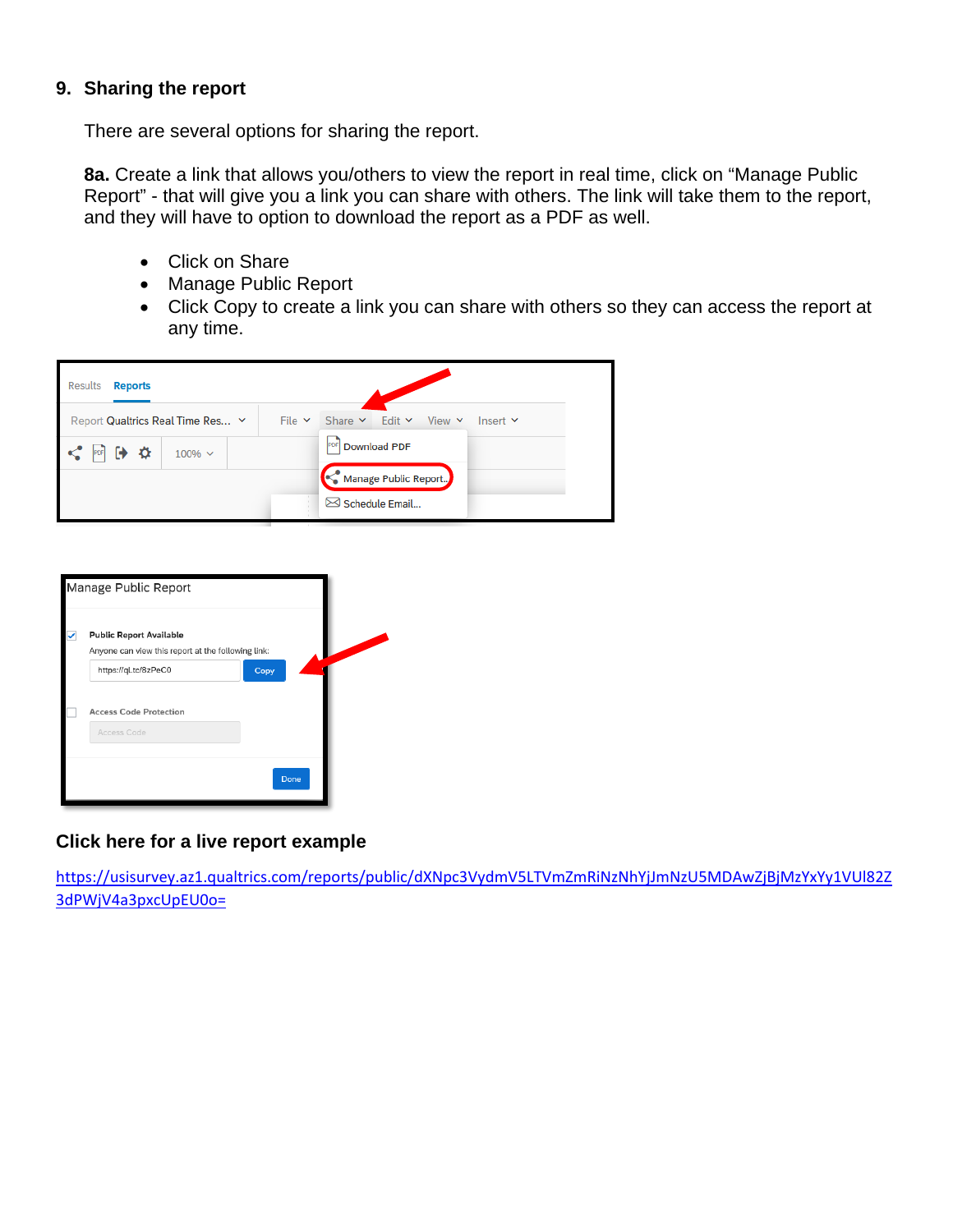**8b. Set up and schedule an email with the current report attached as a PDF. This email can be scheduled to run as often as you like**.

| Results<br><b>Reports</b>        |             |                                      |               |
|----------------------------------|-------------|--------------------------------------|---------------|
| Report Qualtrics Real Time Res Y | File $\vee$ | Share $\vee$ Edit $\vee$ View $\vee$ | Insert $\vee$ |
| ۰<br>$100\% \sim$                |             | <b>Download PDF</b><br>PDF           |               |
|                                  |             | Manage Public Report                 |               |
|                                  |             | Schedule Email                       |               |

**In this example, the report is scheduled to be emailed every Sunday at 9am.** 

|                                      | $\boxtimes$ Schedule Email               |                |                                                                           |
|--------------------------------------|------------------------------------------|----------------|---------------------------------------------------------------------------|
| $\mathsf{dit}$ $\blacktriangleright$ | <b>Scheduled Emails</b>                  |                |                                                                           |
|                                      | <b>New Email</b><br>Weekly, Every Sunday | To             | kdraughon@usi.edu<br>ai l                                                 |
|                                      |                                          |                | From Name<br>Katherine Draughon                                           |
| ne                                   |                                          | From           | From Email                                                                |
| v lo                                 |                                          |                | noreply@qemailserver.com<br>$\checkmark$                                  |
| learni                               |                                          |                | Reply-To Email<br>kdraughon@usi.edu<br>$\checkmark$                       |
| a mor<br>an a ye                     |                                          | When           | Weekly, Every Sunday<br>09:00:00.0<br>GMT -07:00<br>$\checkmark$          |
| wo yea                               |                                          | Subject        | New Email                                                                 |
| ore yea                              |                                          | Message        | $\underline{U} \equiv \equiv \mathcal{I}_x$<br>в<br>I<br>Real Time Report |
| at is                                |                                          |                |                                                                           |
|                                      | + New Email                              | Send Email Now | Update<br><b>Delete</b><br>Close                                          |

**10.You can add a filter to send a report that just shows responses within a certain time frame, for responses that were recorded in the past 7 days.**

| Saved 5 minutes ago |               | GMT-07:00 America/Denver |  |
|---------------------|---------------|--------------------------|--|
|                     | 200 Responses | ▼ Add Filter ▼           |  |
|                     |               |                          |  |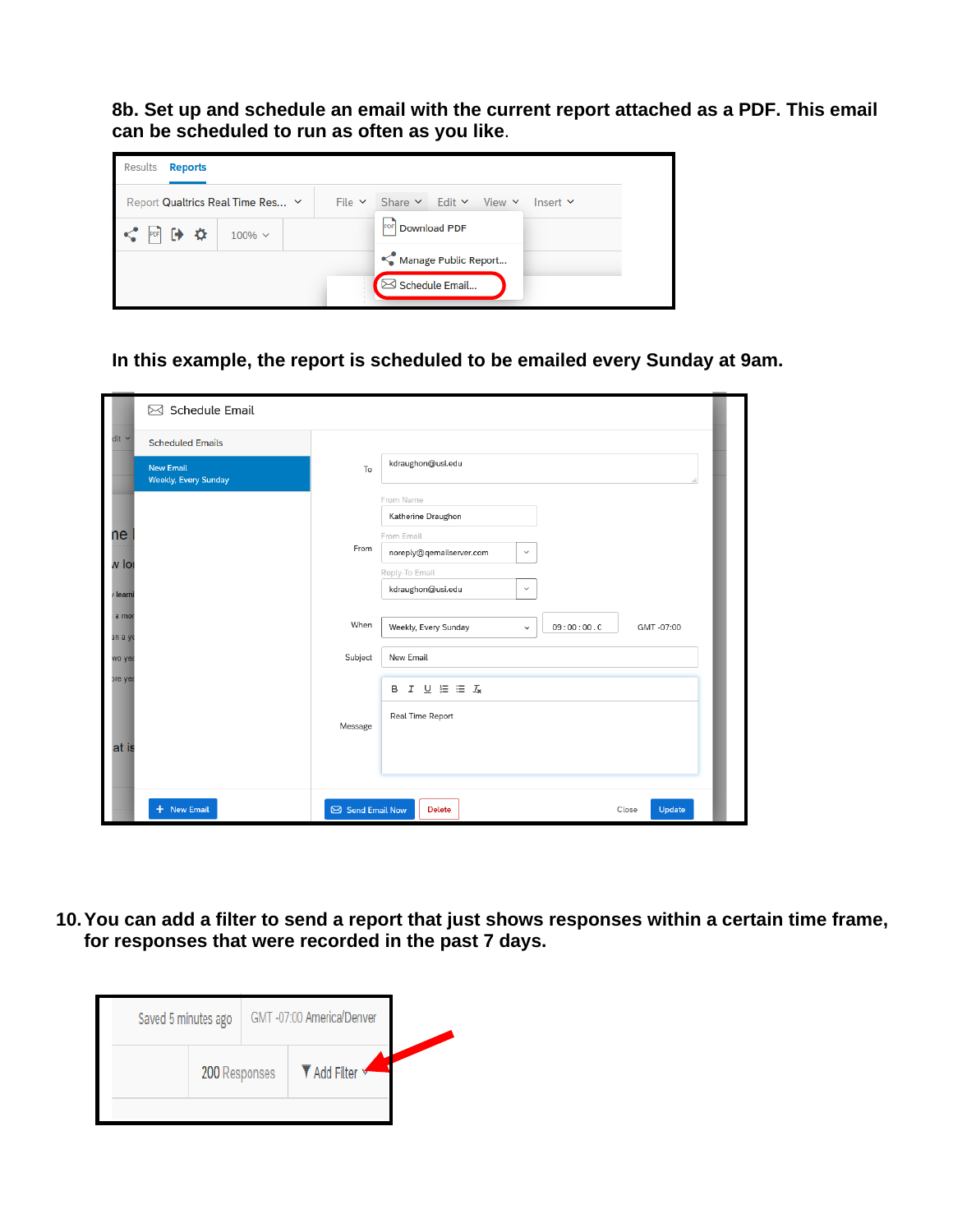| in y Edit y Vinu y Innot y<br><b>Manage Filters</b>    |                                                                                                                                                             |                |
|--------------------------------------------------------|-------------------------------------------------------------------------------------------------------------------------------------------------------------|----------------|
| Search                                                 | New Filter                                                                                                                                                  |                |
| ŧ<br>■ ©<br><b>New Filter</b><br>$\alpha$ and $\alpha$ | Show only responses where:<br>of the following are true<br>$All \vee$<br>Select Field v<br>$\Theta$<br>+ Insert New Condition Set<br>+ Insert New Condition |                |
| <b>Create New</b>                                      |                                                                                                                                                             |                |
|                                                        |                                                                                                                                                             |                |
| 60                                                     | Cancel<br>on                                                                                                                                                | Save and Apply |

**Select "Survey Metadata and Recorded Date"**

| Manage Filters                    |                                                                                                                                               |                                                                  |                          |  |
|-----------------------------------|-----------------------------------------------------------------------------------------------------------------------------------------------|------------------------------------------------------------------|--------------------------|--|
| Search<br><b>New Filter</b><br>60 | New Filter<br>Show only responses where:<br>of the following are true<br>All $\sim$<br>Select Field v<br>$\bigcirc$                           |                                                                  |                          |  |
|                                   | Q Search<br><b>Survey Metadata</b><br><b>Contact Fields</b><br>$\rightarrow$                                                                  | <b>Start Date</b><br>End Date<br>Response Type                   |                          |  |
| <b>Create New</b>                 | Q2 - How long have you used Qualtrics?<br>Q3 - What is your level of Qualtrics experience?<br>Q4 - How many Qualtrics forms have you created? | IP Address<br>Duration (in seconds)<br>Finished<br>Recorded Date |                          |  |
|                                   | 01                                                                                                                                            | Response ID<br>User Language                                     | Save and Apply<br>Cancel |  |

**Name the filter and select "last 7 days", Save and Apply**

| Manage Filters                                      |                                                                                                                                                           |  |
|-----------------------------------------------------|-----------------------------------------------------------------------------------------------------------------------------------------------------------|--|
| Search                                              | Real Time Report responses - Last 7 Days                                                                                                                  |  |
| Real Time Report responses - L<br><b>Create New</b> | Show only responses where:<br>of the following are true<br>All v<br>Recorded Date v<br>Last 7 days v<br>+ Insert New Condition + Insert New Condition Set |  |
|                                                     |                                                                                                                                                           |  |
| Filtered Responses: 200                             | Save and Apply<br>Cancel                                                                                                                                  |  |